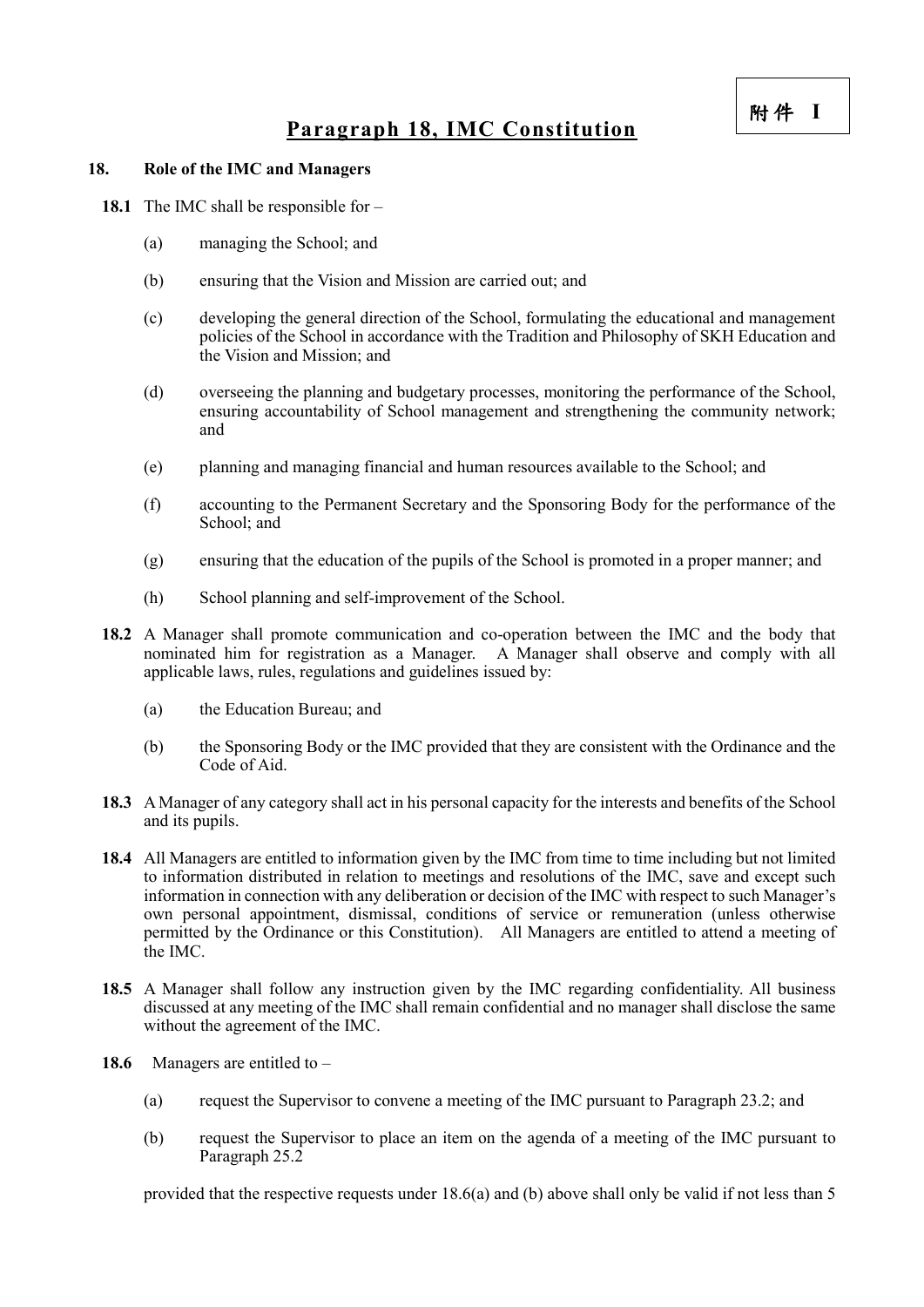Managers act collectively.

–

- **18.7** Subject to the Ordinance and this Constitution, an Alternate Manager shall for all purposes be regarded as a Manager.
- **18.8** The Alternate Sponsoring Body Manager shall not vote on any matter to be resolved by the IMC by voting unless –
	- (a) (in the case of a matter to be resolved at a meeting of the IMC) any Sponsoring Body Manager is absent from the meeting;
	- (b) (in the case of a matter to be resolved otherwise) any Sponsoring Body Manager is, for any reason, unable to vote on the matter.
- **18.9** The Alternate Teacher Manager shall not vote on any matter to be resolved by the IMC by voting unless –
	- (a) (in the case of a matter to be resolved at a meeting of the IMC) the Teacher Manager is not present at the meeting;
	- (b) (in the case of a matter to be resolved otherwise) the School has no Teacher Manager for the time being.

**18.10** The Alternate Parent Manager shall not vote on any matter to be resolved by the IMC by voting unless

- (a) (in the case of a matter to be resolved at a meeting of the IMC) the Parent Manager is not present at the meeting;
- (b) (in the case of a matter to be resolved otherwise) the School has no Parent Manager for the time being.
- **18.11** In ascertaining the majority of the Managers for the purposes of section 56(1)(d) or 57(1)(d) of the Ordinance or otherwise in accordance with this Constitution –
	- (a) the Alternate Sponsoring Body Manager shall not be counted unless there is a vacancy of Sponsoring Body Manager of the School for the time being;
	- (b) the Alternate Teacher Manager shall not be counted unless the School has no Teacher Manager for the time being; and
	- (c) the Alternate Parent Manager shall not be counted unless the School has no Parent Manager for the time being.
- **18.12** For the purposes of establishing a quorum of a meeting of the IMC, an Alternate Manager shall not be counted unless –
	- (a) in the case of the Alternate Sponsoring Body Manager, there is a vacancy of Sponsoring Body Manager of the School for the time being;
	- (b) in the case of the Alternate Teacher Manager, the Teacher Manager is not present at the meeting;
	- (c) in the case of the Alternate Parent Manager, the Parent Manager is not present at the meeting,

as the case may be.

**18.13** An Alternate Manager shall not only because of his being a Manager incur any liability for an act done pursuant to a voting of the IMC in which he has not participated by virtue of Paragraphs 18.8, 18.9 or  $\hat{18.10}$ .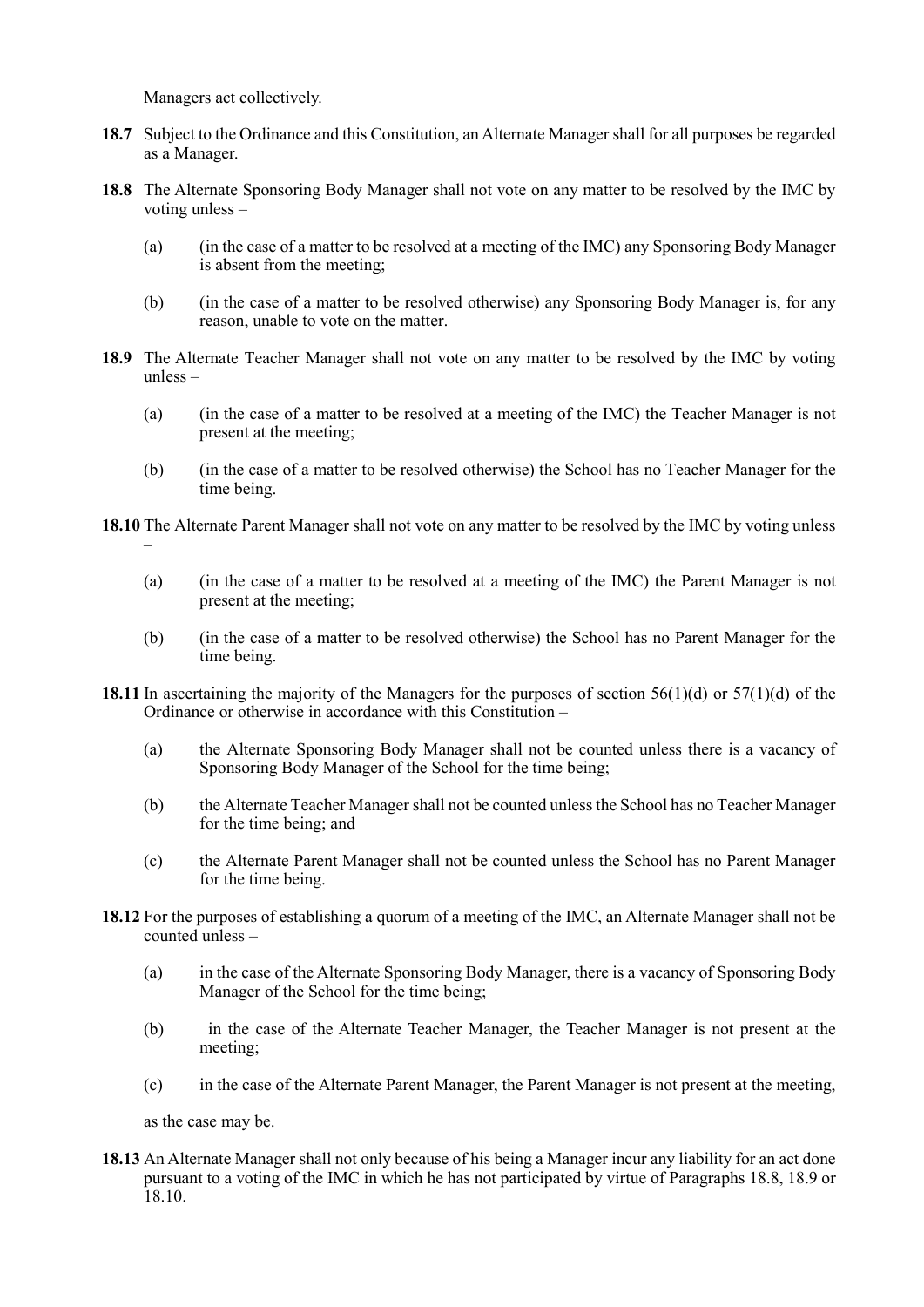## 本校法團校董會章程第 18 段 (中文譯本)

## **18.** 法團校董會及校董的角色

**18.1** 法團校董會須負責–

- (a) 管理本校;及
- (b) 確保推行願景與使命;及
- (c) 發展本校的整體方向,根據聖公會教育的傳統及理念以及願景與使命制定本校 的教育及管理政策;及
- (d) 監督本校的計劃及預算過程,監察本校的表現,確保本校管理層接受問責以及 加強社區網絡;及
- (e) 計劃及管理本校可用之財務及人力資源;及
- (f) 就本校的表現向常任秘書長及辦學團體交代;及
- (g) 確保本校對學生的教育以恰當的方式推廣;及
- (h) 本校的計劃及自我改善。
- **18.2** 校董須促進法團校董會與提名其註冊為校董的團體之間的溝通及合作。校董須遵守 和遵從 –
	- (a) 教育局;及
	- (b) 辦學團體或法團校董會(前提為其符合該條例及資助則例)

所發出的所有適用法律、規則、規例及指引。

- **18.3** 任何類別的校董須就本校及其學生的權益及利益以其個人身分行事。
- **18.4** 所有校董均有權獲得由法團校董會不時發出的資訊,包括但不限於有關法團校董會會 議及決議的分發資訊,但若該等資訊為有關法團校董會就該校董本身的個人委任、免 職、服務條件或薪酬而作的任何商議或決定者則除外(除非獲該條例或本章程另行准 許)。所有校董均有權出席法團校董會的會議。
- **18.5** 校董須依循法團校董會發出有關保密的任何指示。在法團校董會的任何會議上討論的 所有事務須維持保密,以及校董一概不得未經法團校董會同意而披露該等事務。
- **18.6** 校董有權
	- (a) 要求校監依據第 23.2 段召開法團校董會會議;及